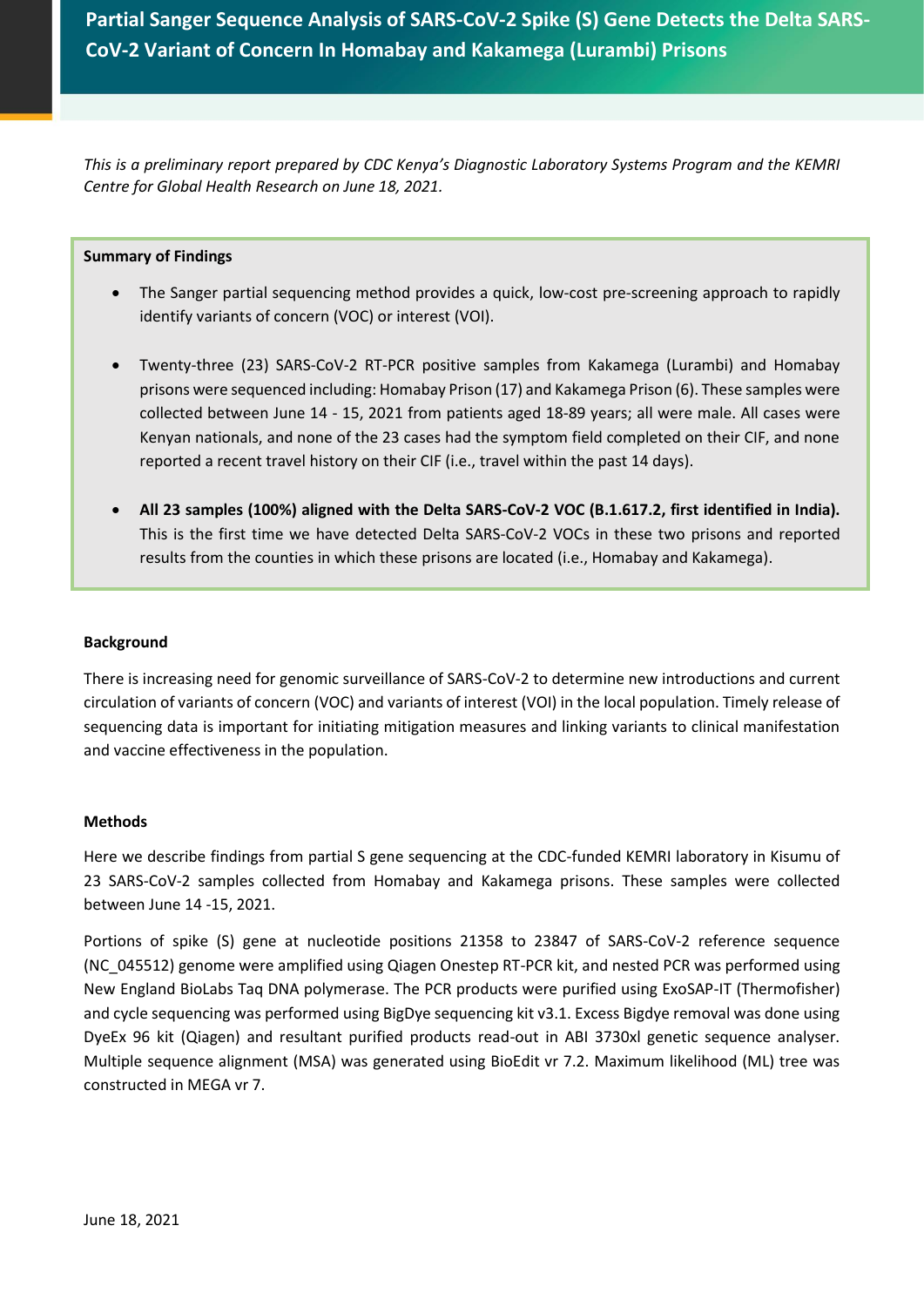# **Results - Sequence and Phylogenetic Analysis**

All 23 samples (100%) that clustered with the sub-lineage B.1.617.2 (Delta SARS CoV-2), contained amino acid changes at L452, T478K and D614G. Of these, 23 (100%) had amino acid changes at G142D and deletions at amino acid positions 156 and 157.

Information including age, location, and cluster are shown in the table below. No symptom data were recorded on the CIF.

# **Conclusions**

- This report provides preliminary sequencing results identifying the Delta VOC (B.1.617.2, first identified in India) in Homabay and Kakamega Prisons for the first time. These findings may inform public health action in these prison facilities.
- Using Sanger partial sequencing of the SARS-CoV-2 S gene, all 23 cases(100%) of specimens submitted for sequencing were identified as the Delta VOC (B.1.617.2) in Homabay and Kakamega prisons from samples collected between June 14 - 15, 2021. All cases were males ranging from 18-89 years old, and all were Kenyan nationals with no history of travel reported on their CIF.
- All results from this report require further confirmation with whole genome sequencing to confirm the lineages identified by partial sequencing.

## **Acknowledgement**

We would like to thank KEMRI-CGHR DLSP staff for generating these sequences and CDC Kenya's Division of Global Health Protection for technical and financial support for this activity.